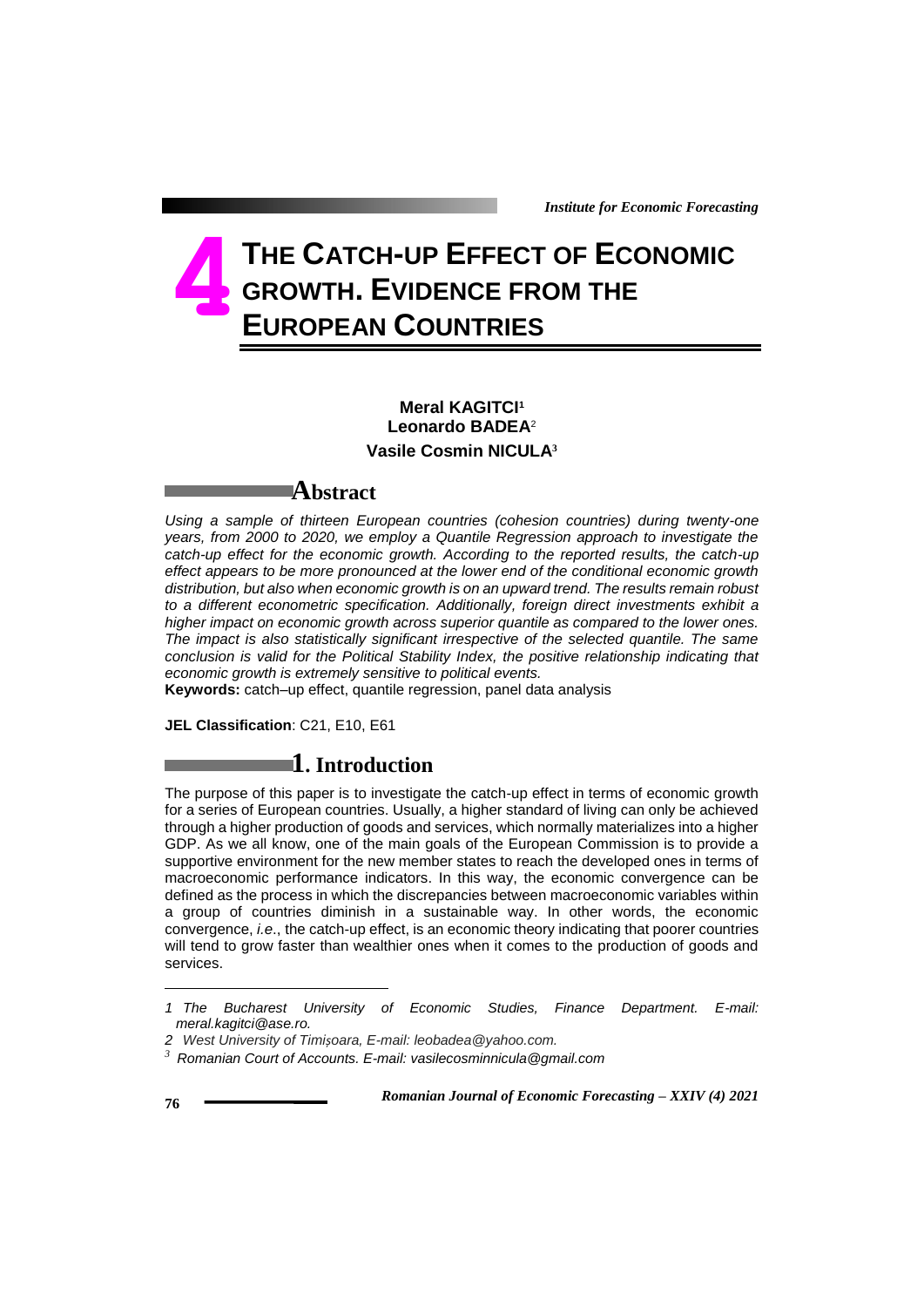

The research papers investigating the catch-up effect are, even nowadays, very interesting for policy makers, since economic growth remains the core objective for government's economic policy. However, up until now, the evidence presented in the literature is mixed. For example, some empirical studies such as Chen (2002) or Felipe (2000) bring strong empirical evidence regarding the existence of the catch-up effect for a series of Asian countries. More to the point, Zhang (2003) argues that some developing countries from East Asia will reach in the long run the same growth rates as Japan, who is the economic leader in the region. However, other studies such as Li (1999) fail to identify significant evidence of the catch-up phenomenon for some low-income countries. A similar conclusion was reported in Wane (2004), based on a sample containing WAEMU countries.

Regarding the catch-up process within the European Union, the existing results are revealing some contradictory aspects, similar to the Asian economies' case. Canova (2004) highlights the existence of some heterogeneity when it comes to European regional per-capita income. More to the point, de Juan and Arroyo (2009) argue that some pairwise inequalities in GDP levels among the European countries still exist, leading to an incomplete catching-up process. On the same line, Soukiazis and Castro (2005) suggest that the rules established on the basis of the Maastricht agreement did not have the expected effects. On contrary, Le Pen (2011), by employing unit root or stationarity tests allowing for structural breaks, conclude that a significant percentage of regions are satisfying this convergence criterion.

Over the last years, a growing body of literature was devoted to exploring the economic convergence phenomenon of the transition countries to the EU level. For example, Kočenda (2001) brings strong empirical evidence regarding the catch-up effect in terms of macroeconomic fundamentals for the CEE countries; the aforementioned paper reveals that macroeconomic policies tend to correlate faster when the degree of convergence is higher. The same conclusion was reached by Kutan and Yigit (2009). According to them, a positive and statistically significant relationship describing the impact of distance from the technological frontier on productivity growth between Central and Eastern Europe towards EU15 exists. However, based on a similar sample, Kasman et al. (2005) suggest that industrial output in the majority of the CEE countries is not cointegrated in a fractional framework with that of the EU.

This paper aims to fill the existing gap in the literature by investigating the convergence process based on the quantile regression approach in a panel data environment. The quantile regression, proposed by Koenker and Bassett (1978), has the capacity to draw inferences regarding the observations that rank above or below the dependent variable conditional mean. Since it does not have any specific hypothesis about the distribution of error terms, the sensitivity to outliers is less significant as compared to the standard linear regression, so it can provide more accurate and robust results. Given its features and advantages, the quantile regression has become a useful tool in financial studies during the last decade. For this reason, we use this econometric procedure in our paper to investigate the catch-up effect in a heterogeneous panel data context.

To the best of our knowledge, no other study has used this methodology in order to investigate the catch-up effect. By using a sample of thirteen European countries during twenty-one years, from 2000 to 2020, we bring strong empirical evidence of the asymmetry characterizing the catch-up effect. This result indicates that the economic convergence is more visible in countries that have already taken important steps in order to reduce the gap with the developed economies in terms of sustainable economic growth.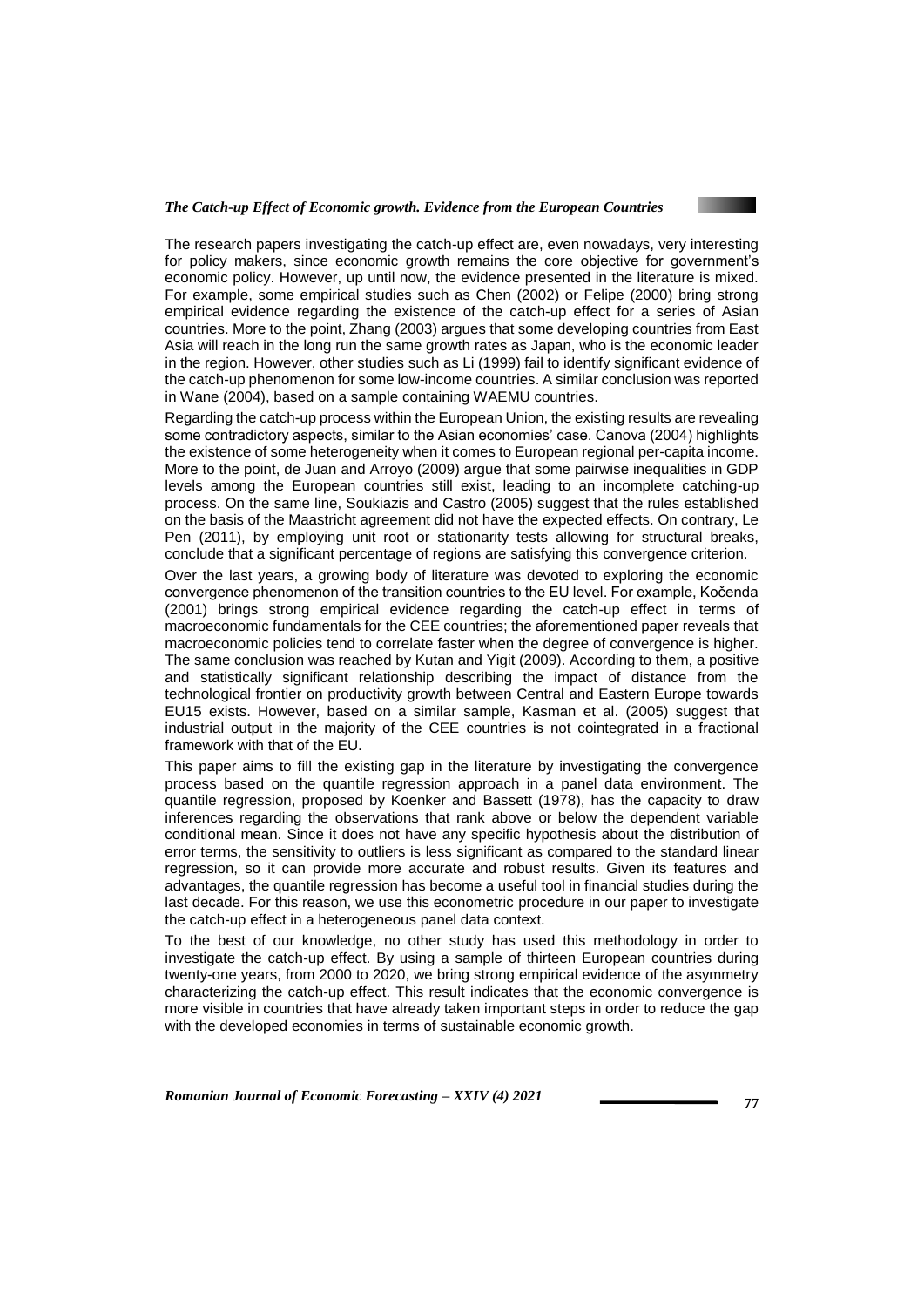(2)

The remainder of the paper is organized as follows: Section 2 briefly reviews the methodology, Section 3 presents the data, and the empirical results are presented in Section 4, while Section 5 concludes.

# **2. Methodology**

#### *2.1. Panel quantile regression model*

In this paper, we use a Panel Quantile Regression model to capture the catch-up effect across European countries. Koenker and Bassett (1978) developed the quantile regression, in order to provide an exhaustive analysis for a full area of conditional quantile functions as an alternative for conditional mean function, which is estimated via OLS. This methodology, alongside threshold models (Hansen, 1999; González *et al*., 2005; Pop *et al*., 2018) and high-frequency models (Cepoi and Toma, 2016; Damian and Cepoi, 2016; Bahna *et al*., 2018) have been intensively used by economists in the last twenty years alongside quantile regression (Cepoi, 2020). Standard linear regression approaches summarize the average relation between a set of covariates and the dependent variable based on the conditional mean function, assuming that this function is drawn from a normal distribution with symmetric characteristics. From this point of view, the quantile regression approach is a very helpful tool when the empirical distribution characterizing the dependent variable is skewed, by avoiding assumptions about the parametric distribution of the error process, as Conley and Galenson (1998) mentioned. Even though the aforementioned methodology remains robust in the presence of outliers and heavy distribution, it does not take into account the unseen heterogeneity given by a country. For this reason, we use a panel quantile with fixed effects, which allow us to estimate the heterogeneous reactions of GDP growth to different variables. We consider the following specification:

$$
Q_{y_{i,t}}(\tau_k \vee \alpha_i, x_{i,t}) = \alpha_i + x_{i,t}^T \beta(\tau_k)
$$
\n(1)

with  $i = \overline{1, N}$  and  $t = \overline{1, T}$ , denoting cross-sections (countries) and time (years). In Eq. (1),  $\alpha_i$  represents the location shift impact coefficient on the conditional quantile of response while the effects of the covariates,  $x^T$  are allowed to vary across a certain quantile of interest.

In order to estimate the coefficients from Eq. (1), we introduced a penalty component leading to the following optimization routine:

$$
\min_{(\alpha,\beta)}\Sigma_{k=1}^K \Sigma_{t=1}^T \Sigma_{i=1}^n w_k \, \rho_{\tau_k} \left( y_{i,t} - \alpha_i - x_{i,t}^T \beta(\tau_k) \right) + \lambda \, \Sigma_i^N |\alpha_i|
$$

where: K represents the index of a certain quantile, x is the matrix of covariates,  $\rho_{\tau_k}$  is given by the quantile loss function, while  $w_k$  is the relative weight given to the  $k-th$ quantile, which is designed to quantify the contribution of the  $k - th$  quantile when estimating the impact of the fixed effect.

#### *2.2. Beta-convergence*

Beta-convergence describes the process in which low-income or middle-income countries are growing faster than the rich ones and consequently, catch up on them. Moreover, the idea of conditional beta-convergence in EU indicates that a certain member state tends to its own steady state level, based on capital, technology or population growth, etc. The idea of beta-convergence is closely related to the neo-classical theory of Solow (1956) where the main idea is that factors of production, in particular, capital, are subject to diminishing return.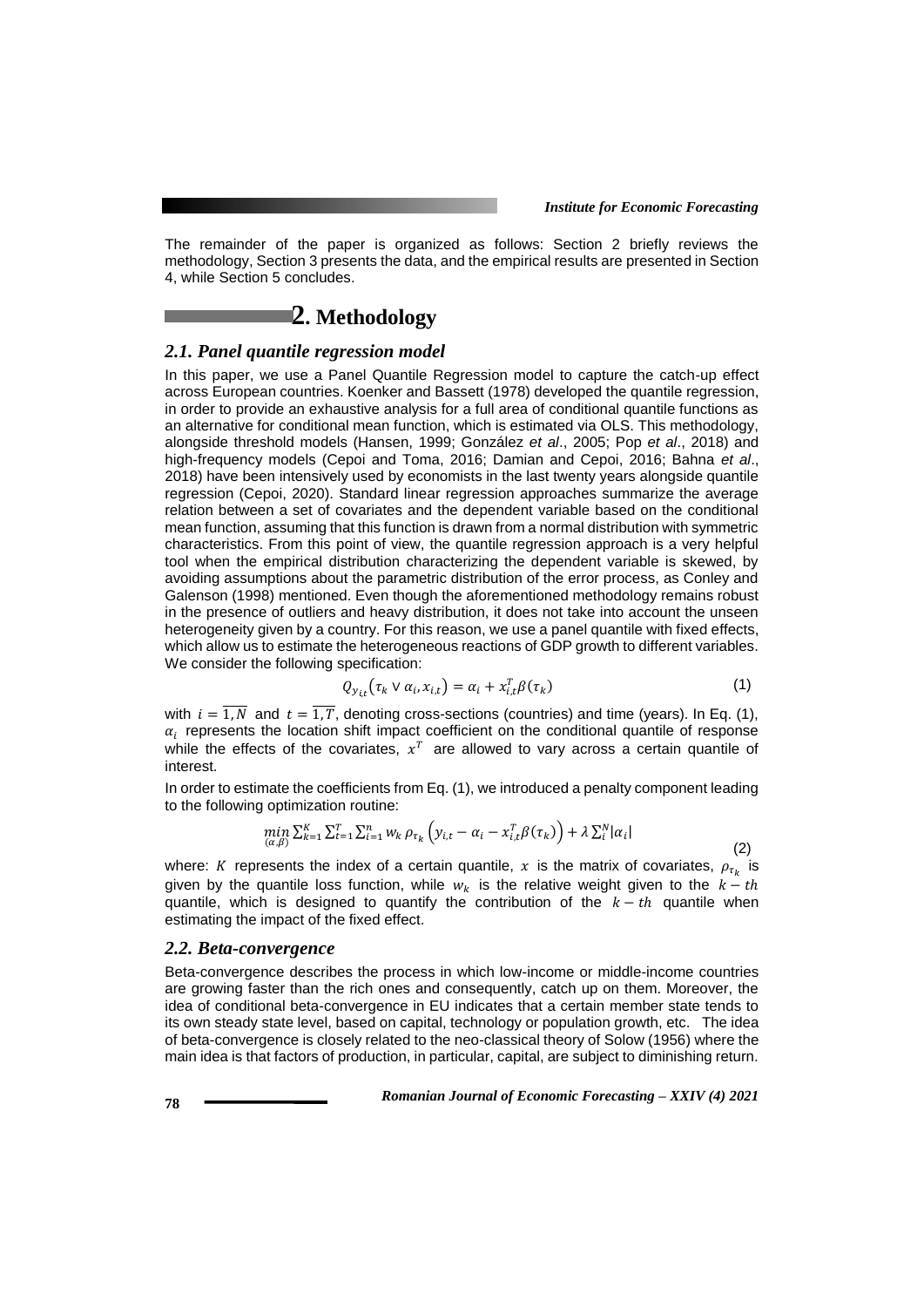

Accordingly, the phenomenon of growth should lead economies to a long-run steady state described by a rate of growth, which is related only with the growth rates of technological progress and labor force. A series of papers devoted to this issue, such as Barro and Salai-Martin (1992) or Mankiw *et al*. (1992) have identified a growing body of literature devoted to measure the extent of Beta-convergence inflation based on different samples or econometric methods. More to the point, one of the astonishing results obtained in the majority of the empirical studies is the uniformity of the estimated slope with which national economies converge to their steady state, *i.e*., around 2% per year. The econometric approach devoted to measure beta-convergence normally involves estimating an equation given by:

$$
ln\left(\frac{GDPC_{i,t}}{GDPC_{i,t-1}}\right) = \alpha_i + \beta ln(GDPC_{i,t-1}) + \gamma Z_{i,t} + u_{i,t}
$$
\n(3)

where:  $GDPC$  is the gross domestic product per capita in country i at time  $t$ ,  $Z_{i,t}$  is the set of covariates supposedly affecting the growth rate,  $\,u_{i,t}\,$  is the error term, while  $\,\alpha,\,\,\beta\,$  and  $\,\gamma$ are the coefficients to be estimated based on the procedure stated in Section 2.1 for  $y_{i,t} =$  $\Delta GDPC_{i,t}$  .

# **3. The data**

In this study, we consider a balanced panel with annual data for 21 years, from 2000 to 2020, using a sample of thirteen European countries, namely Bulgaria, the Czech Republic, Estonia, Hungary, Lithuania, Poland, Romania, the Slovak Republic, Slovenia, Greece, Spain, Portugal and Ireland. In what follows, we make a detailed description of the variables that are included in the Quantile Regression model.

### *The dependent variable - GDP growth*

The GDP growth rate quantifies how fast the economy is increasing. In our case, GDP growth is defined based on the log difference between GDP per capita in two consecutive years.

#### *3.1. The explanatory variables*

a) *GDP per capita (GDPpC)*

GDP per capita divides the country's GDP by its total population. In our opinion, it is the best measurement of a country's standard of living. The data for GDP pe capita comes from World Development Indicators database of the World Bank.

b) *Foreign direct investment (FDI)*

A foreign direct investment takes place when an economic agent (individual or company) establishes operations or acquires foreign business assets in a foreign company. As in the previous situation, the data regarding the level of FDI comes from World Development Indicators database of the World Bank.

c) *Political Stability Index (PSI)*

Political Stability Index is a measure devoted to quantify individuals' perceptions about the likelihood of political instability. Estimate gives the country's score in units of a standard normal distribution, *i.e*., ranging from -2.5 to 2.5. As in the previous situation, the data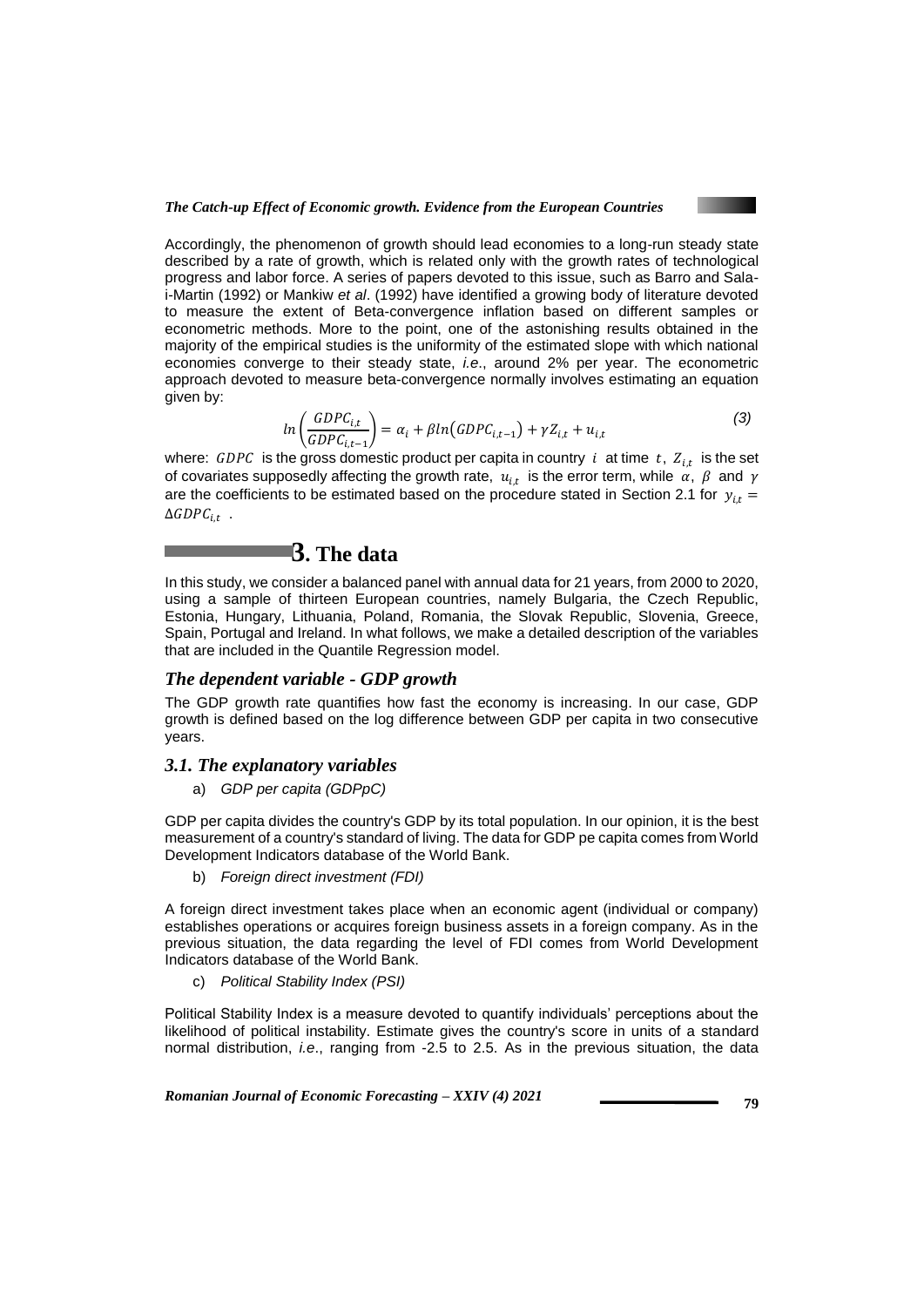regarding the level of PSI comes from World Development Indicators database of the World Bank.

d) *Inflation rate (INFL)*

The inflation rate represents the percentage change in Consumer Price Index (CPI) and comes from the International Monetary Fund database. It is relevant to note that since we defined inflation as growth in the CPI over the last year rather than the last quarter, it is not possible to have seasonal effects in the data that may generate spurious results.

e) *Business Freedom Index (BFI)*

The Business Freedom Index is based on 10 indicators, using data from the World Bank's Doing Business study: Starting a business-procedures (number), time (days), cost (% of income per capita), and minimum capital (% of income per capita); obtaining a license procedures (number), time (days), and cost (% of income per capita); closing a business time (years), cost (% of estate), and recovery rate (cents on the dollar).

Before estimating the regression underlined by Eq. (1), it is mandatory to test the existence of some possible correlations (higher than 40%) between the independent variables. The correlation matrix describing the covariates is presented below:

**Table 1** 

| Variables    | <b>GDPPC</b> | <b>FDI</b> | <b>PSI</b> | <b>INF</b> | <b>BFI</b> |
|--------------|--------------|------------|------------|------------|------------|
| <b>GDPPC</b> | 100%         | 24%        | 21%        | $-28%$     | 31%        |
| FDI          | 24%          | 100%       | 14%        | 4%         | 13%        |
| PSI          | 21%          | 14%        | 100%       | $-14%$     | 24%        |
| INF          | $-28%$       | 4%         | $-14%$     | 100%       | $-28%$     |
| <b>BFI</b>   | 31%          | 13%        | 24%        | $-28%$     | 100%       |
|              |              |            |            |            |            |

**Correlation matrix of the explanatory variables**

*Source*: Own calculations using Eviews 9.

We see from Table 1 that no correlation coefficient exceeds the threshold value of 40%. Under these circumstances, it is less likely that the final results are affected by multicollinearity issues.

# **4. Empirical results**

#### *4.1. Baseline model*

Some very influential papers, such as Wen and Chang (2015), argued that is impossible to analyze some interactions between different types of non-stationary variables in a panel data approach. For this reason, in order to avoid the existence of a spurious regression we compute for each variable two standard panel unit root tests developed by Levin *et al*. (2002) – LLC test, Im *et al*. (2003) – and IPS test (we use two tests as a criterion for assessing robustness of results).

The results presented in Table 2 reject the null hypothesis of a unit root at 5% level if we take into account the majority rule. With very few exceptions, all the results highlight a stationary behavior for the variables that were included in the model.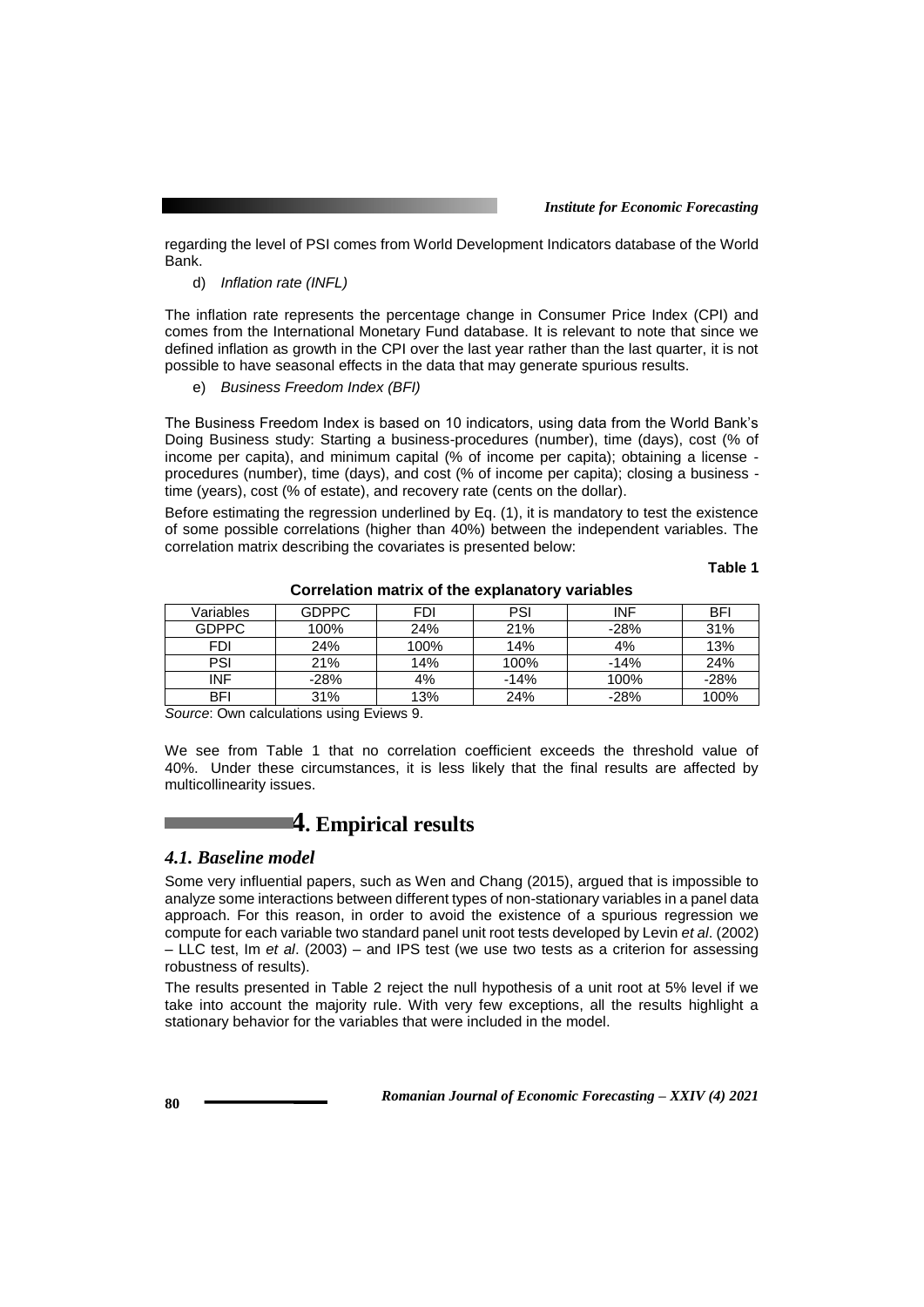

| Variables  | <b>LLC</b> |           | <b>IPS</b> |           |  |
|------------|------------|-----------|------------|-----------|--|
|            | Trend      | No Trend  | Trend      | No Trend  |  |
| GDPpC      | $-2.9949$  | $-4.5903$ | $-1.6320$  | $-2.4256$ |  |
|            | (0.0014)   | (0.0000)  | (0.0513)   | (0.0001)  |  |
| <b>FDI</b> | $-1.8353$  | $-2.6629$ | $-1.924$   | $-3.0132$ |  |
|            | (0.0332)   | (0.0039)  | (0.0271)   | (0.0013)  |  |
| PSI        | $-3.1274$  | $-3.5184$ | $-1.29983$ | $-3.8233$ |  |
|            | (0.0009)   | (0.0002)  | (0.0968)   | (0.0001)  |  |
| <b>INF</b> | $-5.4410$  | $-5.0358$ | $-4.3898$  | $-4.0682$ |  |
|            | (0.0000)   | (0.0000)  | (0.0000)   | (0.0000)  |  |
| <b>BFI</b> | $-1.38385$ | $-1.8375$ | 0.0178     | 2.4627    |  |
|            | (0.0832)   | (0.0532)  | (0.5071)   | (0.9931)  |  |

**Panel unit root tests results** 

*Note*: Null: the series has a unit root; p-values are in parentheses. *Source*: Own calculations using Eviews 12.

In this way, we are able to perform the standard Panel Quantile Regression approach without worrying about the existence of some possible cointegrating relations between variables. However, to account for the existence of cross-sectional dependence in the first-generation tests, we also run a robustness check for the presence of a unit root based on Pesaran (2007). The results are presented in Table 3.

#### **Table 3**

#### **The Pesaran Panel Unit Root Test with cross-sectional and first difference mean included (Null: unit root) – The specification has a trend**

| Variables    | Test Value | Critical 10% | Critical 5% | Critical 1% |
|--------------|------------|--------------|-------------|-------------|
| <b>GDPpC</b> | $-2.7792$  | $-2.70$      | $-2.82$     | $-3.07$     |
| <b>FDI</b>   | $-2.8248$  | $-2.70$      | $-2.82$     | $-3.07$     |
| PSI          | $-2.7545$  | $-2.70$      | $-2.82$     | $-3.07$     |
| <b>INF</b>   | $-3.2943$  | $-2.70$      | $-2.82$     | $-3.07$     |
| <b>BFI</b>   | $-3.2055$  | $-2.70$      | $-2.82$     | $-3.07$     |

*Source*: Own calculations using Eviews 12.

As one may see, all the selected variables reported in Table 2 and Table 3 can be used as explanatory factors in the quantile regression specification without worrying too much about the existence of possible cointegrating relations between variables and cross-sectional dependence. More to the point, when performing the Breusch-Pagan LM test, all the results lead to the rejection of the null hypothesis (no-cross section dependence). For this reason, to check the robustness of our results we present the results generated by the Harding and Lamarche (2009) method. The estimates of fixed effects quantile regression are presented in Table 4.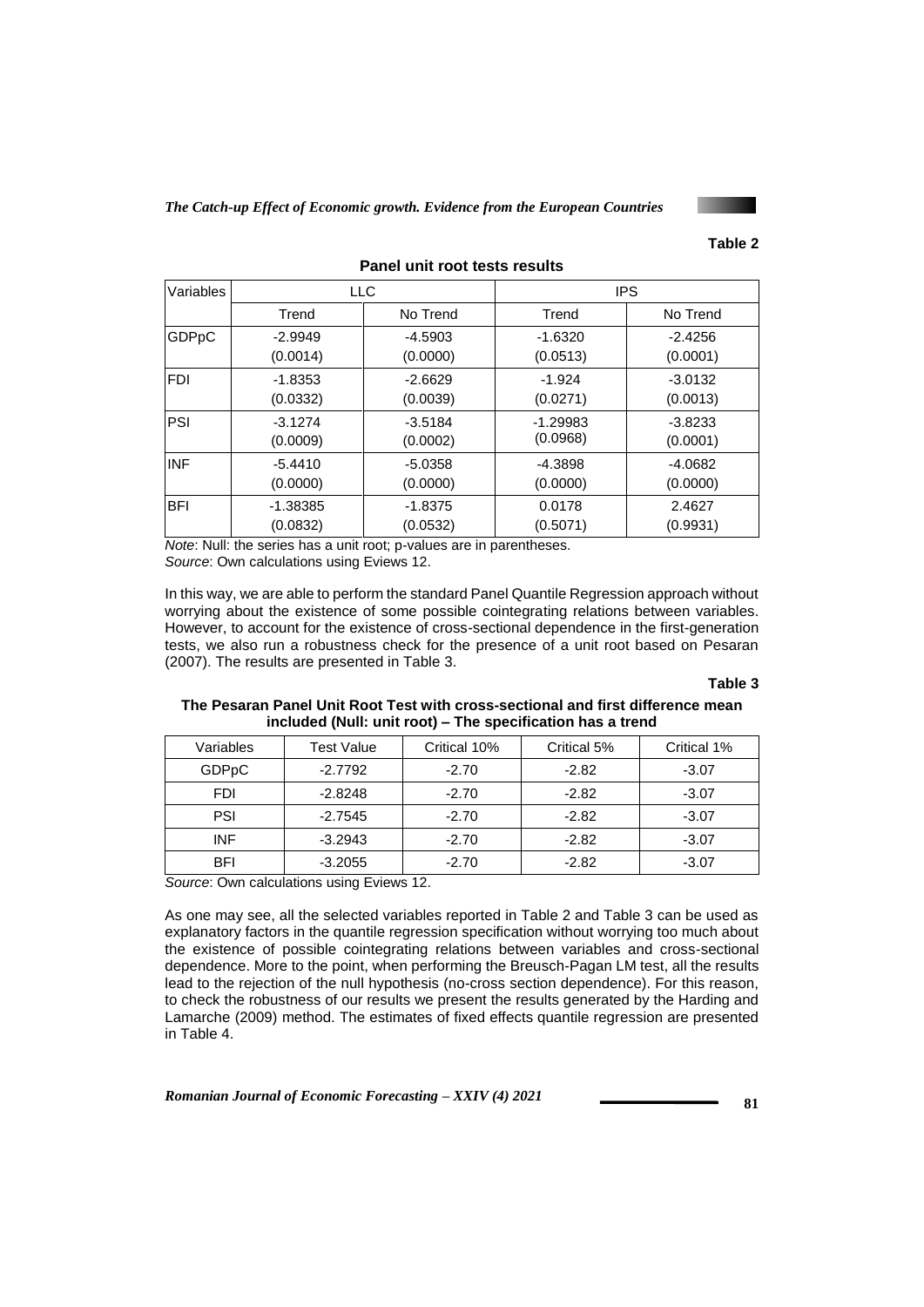#### *Institute for Economic Forecasting*

The results presented in Table 4 indicate that the conditional convergence holds under the Panel Quantile Regression restrictions from the  $10<sup>th</sup>$  quantile to the  $75<sup>th</sup>$  quantile. These estimates may be viewed as the incremental change in the dependent variable for observations at the  $q - th$  conditional quantile implied by the marginal change in a specific dependent variable. The lower quantiles, such as the  $10<sup>th</sup>$  or  $25<sup>th</sup>$ , refer to the countries with lower GDP growth in a certain year. Moreover, there is a stable and statistically significant relationship between GDP growth and the initial level of GDP per capita only for quantiles that are lower or equal to  $75\%$ . For the rest of the  $90<sup>th</sup>$  quantile, although the reported coefficients are negative, we fail to identify a significant relationship for the beta-convergence hypothesis. This fact can be observed much better if we estimate the model for 20 quantiles. We present in Figure 1 the evolution of  $\beta_{GDPpC}$  in this context.

### **Table 4**

| Quantile     | 10 <sup>th</sup> | 25 <sup>th</sup> | 50 <sup>th</sup> | 75 <sup>th</sup> | 90 <sup>th</sup> |
|--------------|------------------|------------------|------------------|------------------|------------------|
| <b>GDPpC</b> | $-0.0209***$     | $-0.0163***$     | $-0.0096**$      | $-0.0098**$      | $-0.0051$        |
| <b>IFDI</b>  | $0.0145**$       | $0.0235***$      | $0.0162***$      | $0.0197**$       | $0.0190***$      |
| PSI          | $0.0145*$        | $0.0235***$      | $0.0162*$        | $0.0197***$      | $0.0190**$       |
| <b>INF</b>   | $-0.2155*$       | $-0.0330$        | $-0.0024$        | $-0.0319$        | 0.2432           |
| <b>BFI</b>   | $-0.1578**$      | $-0.0609*$       | $-0.0665**$      | $-0.0271$        | $-0.0232$        |
| Intercept    | $0.3023***$      | $0.2021***$      | $0.1594***$      | $0.1447***$      | $0.1022**$       |
| R-squared    | 0.092            | 0.095            | 0.110            | 0.122            | 0.309            |
| Observation  | 273              | 273              | 273              | 273              | 273              |
|              |                  |                  |                  |                  |                  |

#### **Estimation results for the Quantile Regression**

*Note*: \*\*\*significance at 1% level; \*\*significance at 5% level; \*significance at 10% level.

Normally, if the estimated coefficient between growth rate and the initial level of GDP per capita is negative, there are sufficient arguments to approve the existence of a convergence relationship. The estimated value of the beta also indicates the rate at which countries approach their steady state and, furthermore, the speed of convergence. By using these estimates, the half-life can be computed, *i.e*., the time span that is necessary for the current gaps to be halved. For example, if beta is 2%, this implies a half-life of 28 years. We may see that along the distribution of economic growth, the catch-up effect exhibits an increasing trend up to the 75<sup>th</sup> quantile. The results remain robust to a different econometric approach controlling for cross-sectional dependence (Harding and Lamarche, 2009), as one may see in Figure 2. Indeed, the negative sign remains unchanged, but also the marginal impact on the lower quantiles under the new specification.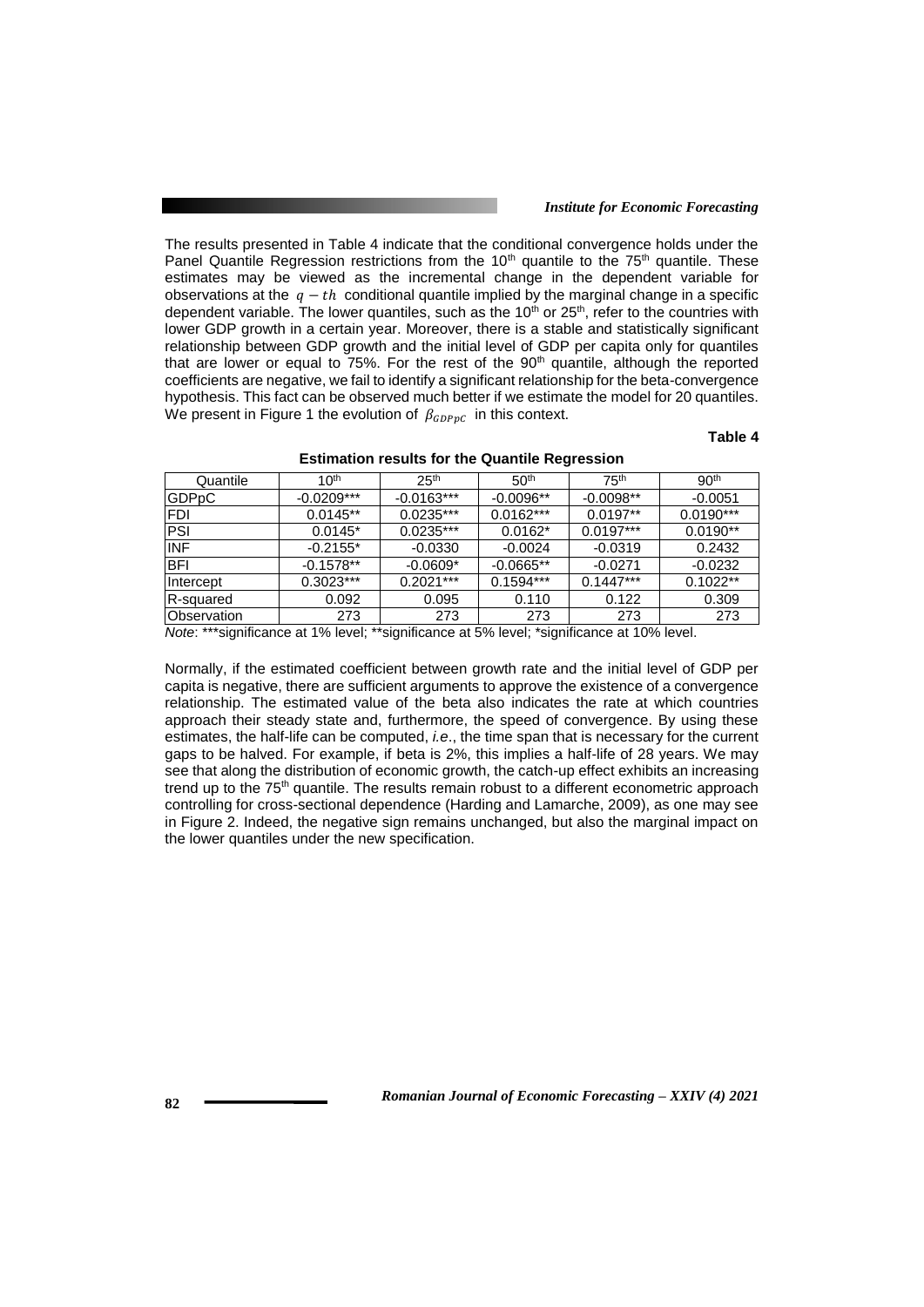











*Source*: Own calculations using Stata 17.

In addition, foreign direct investments exhibit a higher impact on economic growth across superior quantiles compared with the lower ones. The impact is also statistically significant irrespective of the selected quantile. The same conclusion is valid for the Political Stability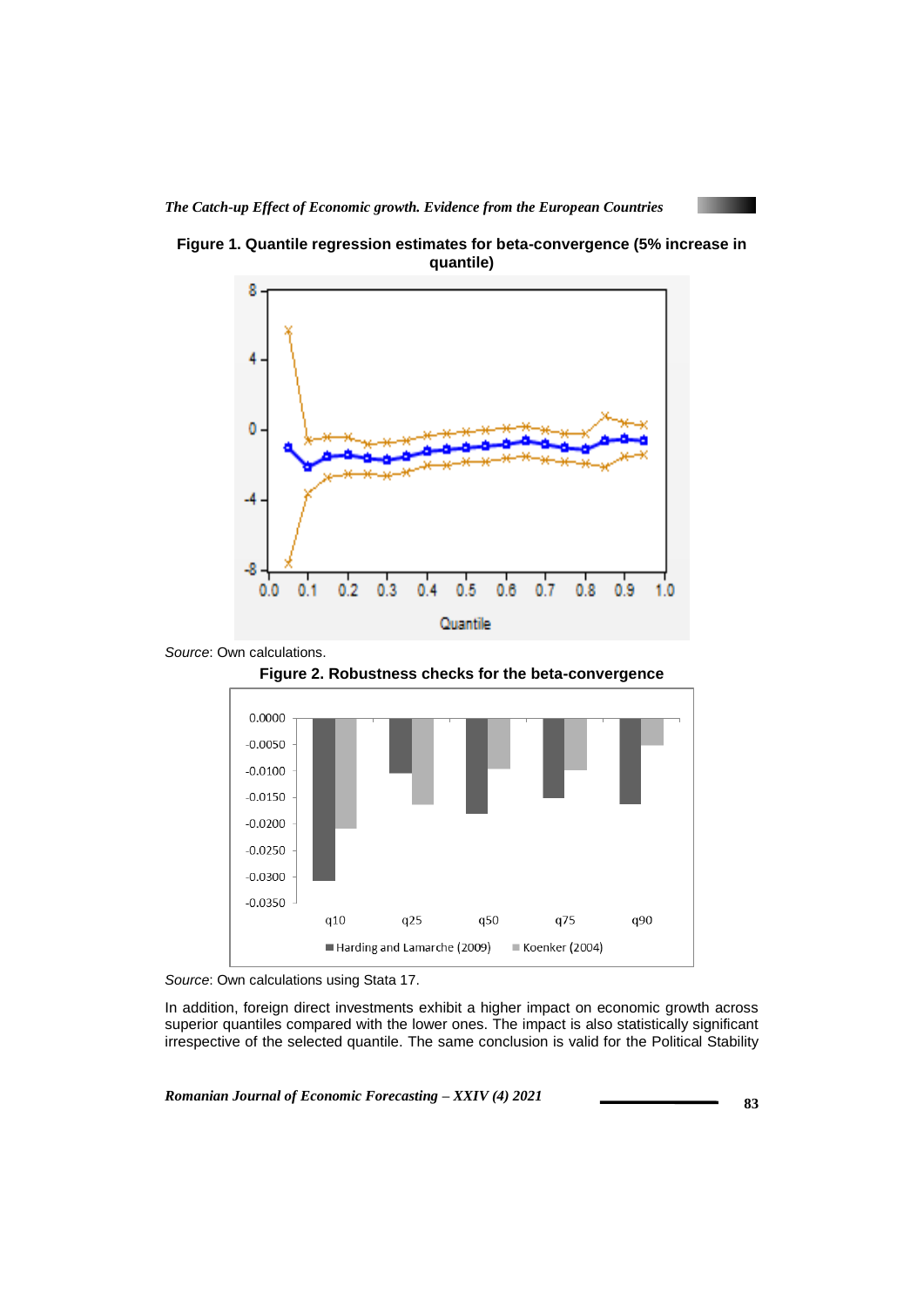Index, the positive relationship indicating that economic growth is extremely sensitive to political events.

To control for economic sentiment, we included in the regression a variable measuring the level of freedom in the business area. As one may see in Table 3, the highest the business freedom, the higher the economic growth. However, the impact is statistically significant across lower and medium quantiles. This implies that countries with a higher level of economic growth are rather restrictive of the business freedom.

The link between the catch-up effect and inflation could be related to the Balassa-Samuelson effect. However, Dedu and Dumitrescu (2010) concluded that its impact on inflation was limited in the case of Romania. Also, numerous countries included in the sample have in place inflation targeting regimes, but this had limited impact on the recorded inflation rate, as argued by Străchinaru and Dumitrescu (2019).

### **5. Conclusions**

In this study, we investigate the catch-up phenomenon for a series of European countries during 21 years. Despite the growing body of literature aimed at stating absolute and conditional convergence in the EU at different stages of its enlargement, the evidences regarding the convergence are still limited and mixed at some points. Because of this reason, we tried to fill the gap in the literature by investigating for the first time the issue of convergence based on a Quantile Regression approach.

The reported results have revealed some interesting facts. First of all, the catch-up effect appears to be more pronounced at the lower end of the conditional economic growth distribution, but also when economic growth is on an upward trend. This partially confirms the findings of Soukiazis and Castro (2005) or Dumitrescu (2013). More specific, we could identify a stable and statistically significant relationship between GDP growth and the initial level of GDP per capita only for quantiles that are lower or equal to 75%. This finding is confirmed by the robustness tests that we performed. Second, foreign direct investments exhibit a higher impact on economic growth across superior quantiles as compared to the lower ones. The impact is also statistically significant irrespective of the selected quantiles. The same conclusion is valid for the Political Stability Index, the positive relationship indicating that economic growth is extremely sensitive to political events. Third, for the business freedom, the impact is statistically significant across lower and medium quantiles. We postpone a quarter-by-quarter analysis under quantile regression specification for the future research. Our results are relevant for researchers in this field, as well as for professionals involved in designing and adjusting economic convergence policies.

### **References**

- Bahna, M., Cepoi, C.O., Dumitrescu B.A. and Damian V.C., 2018. Estimating the Price Impact of Market Orders on the Bucharest Stock Exchange. *Romanian Journal of Economic Forecasting*, 21 (4), pp. 120-133.
- Barro, R. and Sala-i-Martin, X., 1992. Convergence. *Journal of Political Economy*, 100, pp. 223- 251.
- Canova, F., 2004. Testing for Convergence Clubs in Income per capita: A Predictive Density Approach*. International Economic Review*, 45 (1), pp. 49-77.
- Cepoi, C.O., 2020. Asymmetric dependence between stock market returns and news during COVID19 financial turmoil. *Finance Research Letters*, 36, pp. 101658.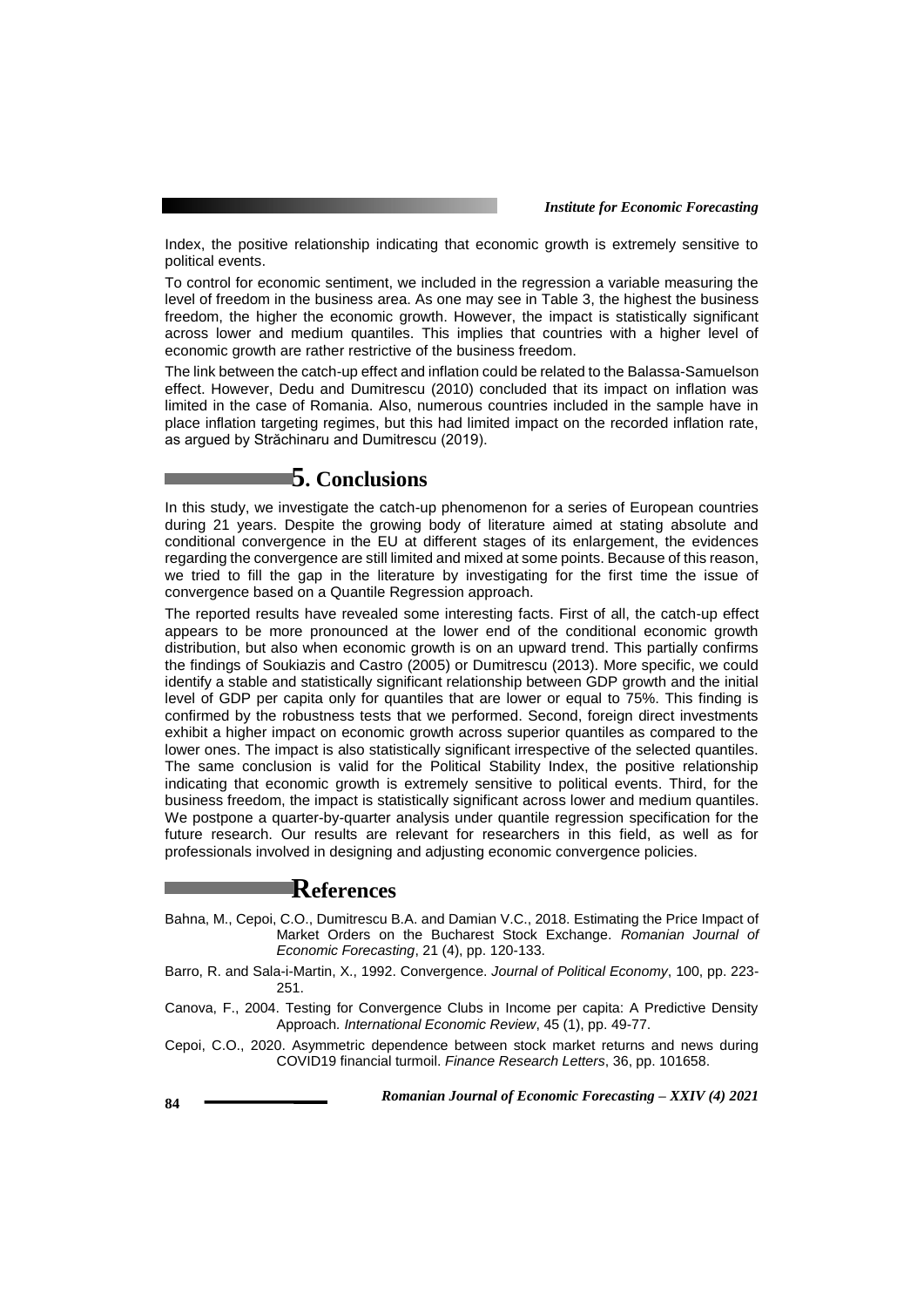

- Cepoi, C.O. and Toma, F.M., 2016. Estimating Probability of Informed Trading on the Bucharest Stock Exchange. *Czech Journal of Economics and Finance*, 66 (2), pp. 140- 160.
- Chen, E.K.Y., 2002. The Total Factor Productivity Debate: Determinants of Economic Growth in East Asia. *Asian Pacific Economic Literature*, 11 (1), pp. 18-38.
- Chinn, M.D. and Ito, H., 2006. What matters for financial development? Capital controls, institutions, and interactions. *Journal of Development Economics*, 81, pp.163– 192.
- Conley, T. and Galenson, D., 1998. Nativity and Wealth in Mid-Nineteenth-Century Cities. *Journal of Economic History*. 58(2), pp. 468–93.
- Damian, V.C. and Cepoi, C.O., 2016, Volatility Estimators with High-Frequency Data from Bucharest Stock Exchange. *Economic Computation and Economic Cybernetics Studies and Research*, 50(3), pp. 247-264.
- Dedu V. and Dumitrescu, B.A., 2010, The Balassa-Samuelson effect in Romania. *Romanian Journal of Economic Forecasting*, 13 (4), pp. 44-53.
- Dragota, V., Lipara, C.and Ciobanu, R.,. 2013. Agency problems and synergistic effects in Romania: The determinants of the control premium. *Finance a Uver* 63.2: 197.
- Dumitrescu, B.A., 2013. The Long-Term Real Convergence of Central and Eastern Europe Economies to the Euro Area –The Sigma and Beta Convergence. *Theoretical and Applied Economics*, 0 (Special I), pp. 477-488.
- De Juan, A. and Arroyo, A.S.M., 2009. European Incomplete Catching-up*. Empirical Economics*, 36 (2), pp. 385-402.
- Felipe, J., 2000. Convergence, catch-up and growth sustainability in Asia: Some pitfalls. *Oxford Development Studies*, 28 (1), pp. 51-69.
- González, A., Teräsvirta, T., and Dijk, D. V., 2005. Panel smooth transition regression models. SSE/EFI *Working Paper Series in Economics and Finance*, 604.
- Hansen, B., 1999. Threshold effects in non-dynamic panels: estimation, testing, and inference. *Journal of Econometrics*, 93 (2), pp.345–368.
- Harding, M. and Lamarche, C.,.2009. A quantile regression approach for estimating panel data models using instrumental variables. *Economics Letters*, 104, issue 3, p. 133- 135.
- Im, K.S., Pesaran, M.H. and Shin Y.,2003. Testing for unit roots in heterogeneous panels. *Journal of Econometrics*, 115, pp.53–74.
- Kasman, A., Kirbas-Kasman, S. and Turgutlu, E. 2005. Nominal and Real Convergence between the CEE Countries and the EU: a Fractional Cointegration Analysis. *Applied Economics*, 37 (21), pp. 2487-2500.
- Kočenda, E., 2001. Macroeconomic Convergence in Transition Countries. *Journal of Comparative Economics*, 29 (1), pp. 1-23.
- Koenker, R. and Bassett, Jr., G., 1978. Regression quantiles. *Econometrica*, 46, 33–50.
- Koenker, R., 2004. Quantile regression for longitudinal data. *Journal of Multivariate Analysis*, 91(1), pp. 74-89.
- Kutan, A.M. and Yigit, T.M. 2009. European Integration, Productivity Growth and Real Convergence: Evidence from the New Member States. *Economic Systems*, 33(2), pp.127-137.
- Le Pen, Y., 2011. A Pair-wise Approach to Output Convergence between European Regions*. Economic Modelling*, 28 (3), pp. 955-964.